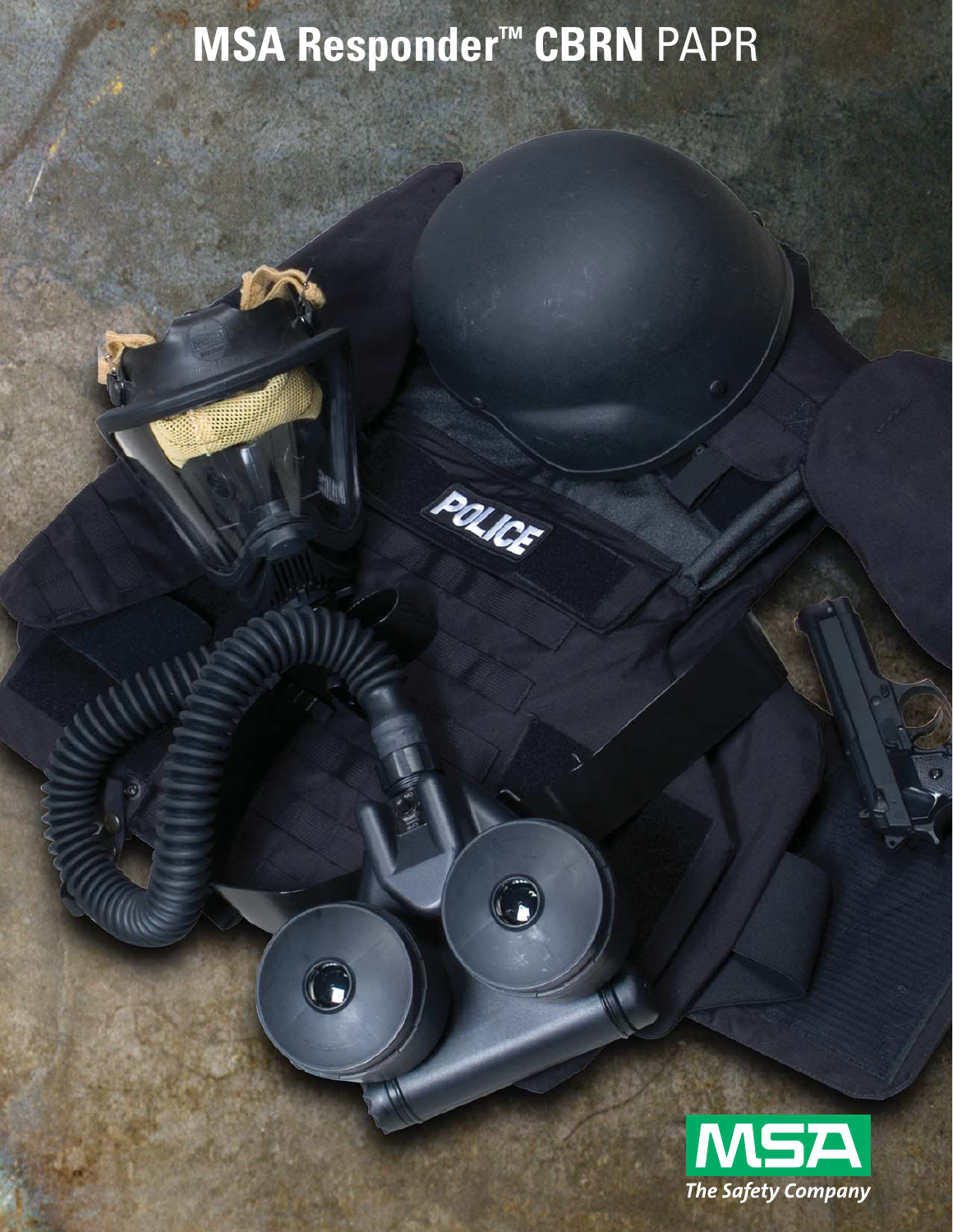

A belt-mounted powered air-purifying respirator with choice of 2 proven tight-fitting facepieces in 3 sizes. The motorblower provides a constant air flow of over 115 lpm to the facepiece. The PAPR can be used with CBRN cartridges or with multi-purpose chemical cartridges designed to protect against hazards that might be encountered in tactical law enforcement operations.

- $\Theta$  Protects First Responders for up to 8 hours under many hazardous conditions
- 5 First PAPR to have CBRN approval for tight fitting facepieces

 $\bullet$  Choice of 2 proven positivepressure facepieces, the MSA Millennium® or the MSA Ultra Elite®

 $\bullet$  Choice of CBRN cartridge (pending approval) or multi-gas / particulate chemical cartridges for non-CBRN use

### **About the CBRN PAPR Standard**

NIOSH released a CBRN standard for powered air-purifying respirators (PAPRs) in October 2006.

After extensive testing to that standard, MSA's Responder CBRN PAPR was the first PAPR to receive NIOSH certification for tight fitting facepieces as "compliant against CBRN."

## **MSA Responder CBRN PAPR**

The MSA Responder PAPR (Powered Air-Purifying Respirators) system is ideal for First Responder, Military and Special Operations personnel who need non-IDLH respiratory protection for an extended period of time. The MSA Responder PAPR combines an industry-leading motor-blower with a choice of two proven MSA gas mask CBRN facepieces, and three proprietary cartridges for CBRN, particulate, or poisonous gases / vapors.

The Responder PAPR's constant filtered airflow provides improved comfort due to the cooling effect, greatly reducing pulmonary stress, preserving strength and mental acuity. The airflow also prevents fogging in the facepiece, reduces any feelings of claustrophobia, and allows for extended use in hot and stressful environments.

## **C420 Motor-Blower**

Industry trusted, with over 50,000 fielded in various U.S. military programs, the C420 Motor-Blower is ideal for filtering contaminants from ambient air and providing a constant airflow of at least 115 lpm to the user's facepiece. This provides an OSHA-assigned protection factor twenty times greater than APR, due to positive pressure in the mask.

The C420 is available with 2 batteries that can be "hot-swapped" during warm environment use. The Lithium-Sulfur Dioxide mission battery has an 8-hour run-time. The Nickel Metal Hydride rechargeable battery has a 4-hour run-time.

The motor-blower will not interfere with radio communications, as it is EMI shielded to MIL-STD-461C.

The C420 comes complete with the motorblower, belt, airflow indicator, and breathing tube.



| <b>Maximum Flow Rate</b>               | 130-140 lpm (High or single-speed)                                                  |
|----------------------------------------|-------------------------------------------------------------------------------------|
| <b>Power</b>                           | Battery, LiSO2 BA 5800/U: operates 8 hours. Battery, Rechargeable: operates 4 hours |
| <b>Ambient Temperature</b>             | -32 to 49 $^{\circ}$ C / -26 to 120 $^{\circ}$ F                                    |
| <b>EMI</b>                             | MIL-STD-461C, Part 4, RE02                                                          |
| <b>Environmental</b>                   | Water and dust protection - IP68 (inlet & outlet ports closed)                      |
| <b>Decontamination</b>                 | Decontaminable – performance not affected adversely                                 |
| <b>Expected Working Life Of Blower</b> | $(MTTF) > 1,000$ hrs (per EA-DTL-1827)                                              |



### MSAnet.com | 1.800.MSA.2222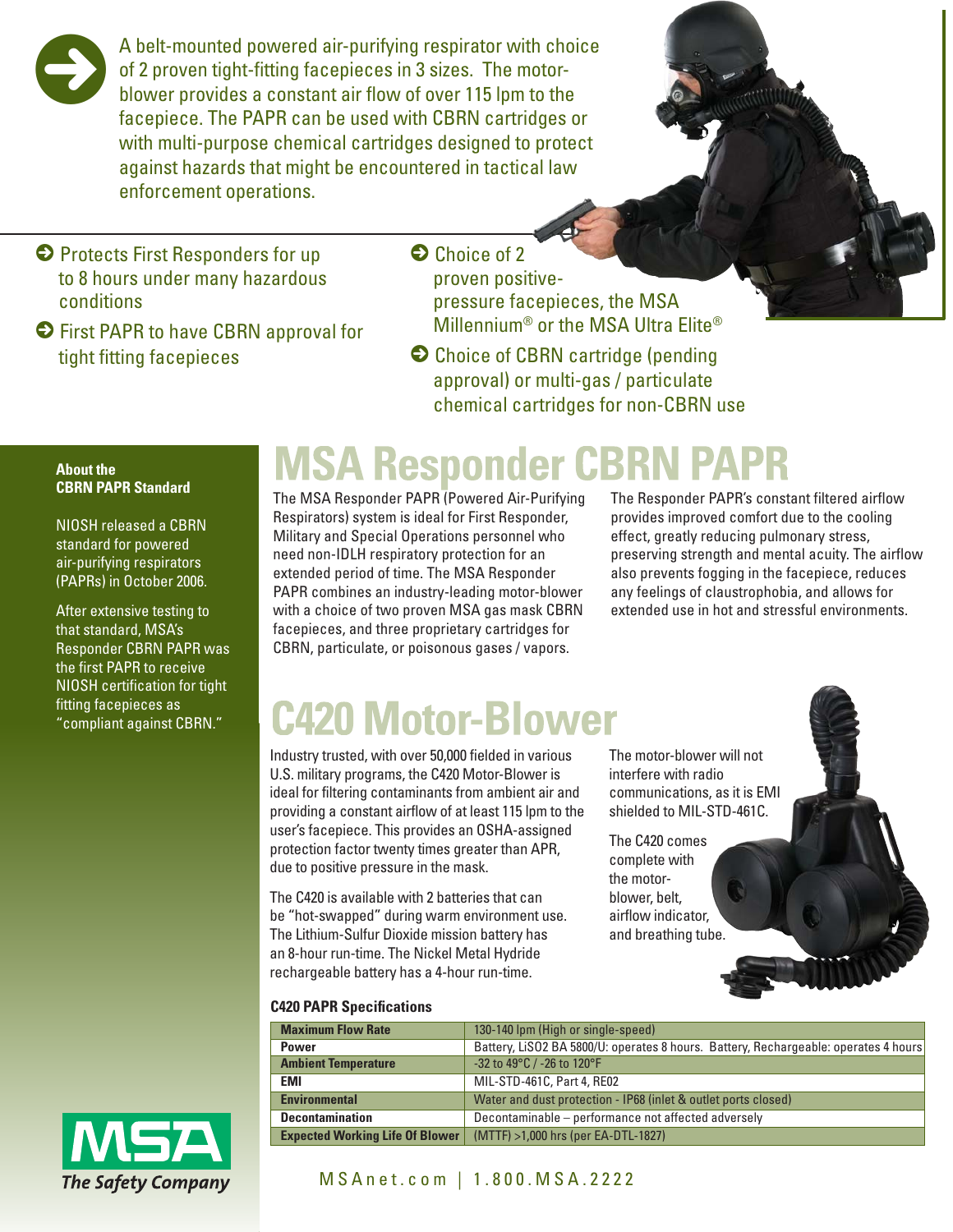## **MSA Millennium Facepiece**

MSA's Millennium Facepiece is based on a highly successful military gas mask. The wearer enjoys a wide field of view and configuration flexibility, making it possible to perform required tasks, including firing weapons, more safely. The wearer can communicate easily while wearing the Millennium CBRN Gas Mask.

The lightweight mask provides a tight seal on the face, with a nose cup for reduced fogging. The material is permeation-resistant to chemical agents such as mustard (HD), providing maximum assurance to the wearer. An optional butyl-coated nylon hood provides total head protection. A voice amplifier system is also available.

Super-soft black Hycar rubber exceeds CBRN permeation requirements

> Breathing tube inlet ports on left and right sides enable weapon sighting from either side

Six-point head harness means easy donning, adjustment, and removal, with no hair pulling

Flexible, one-piece polyurethane lens eliminates uncomfortable pressure points

Integrated hydration system

## **MSA Ultra Elite Facepiece**



MSA's Ultra Elite facepiece has been field-proven and trusted by First Responders to provide exceptional fit, comfort, and value. The soft black Hycar rubber mask has a centrally located inlet port and large lens for maximum visibility.

A centrally located mechanical speaking diaphragm enables clear communication while the optional ClearCommand® Amplifier offers increased communication capabilities. The Ultra Elite facepiece provides identical sealing surfaces for SCBA, APR, and PAPR, eliminating the need for redundant fit testing.

**The Safety Company**